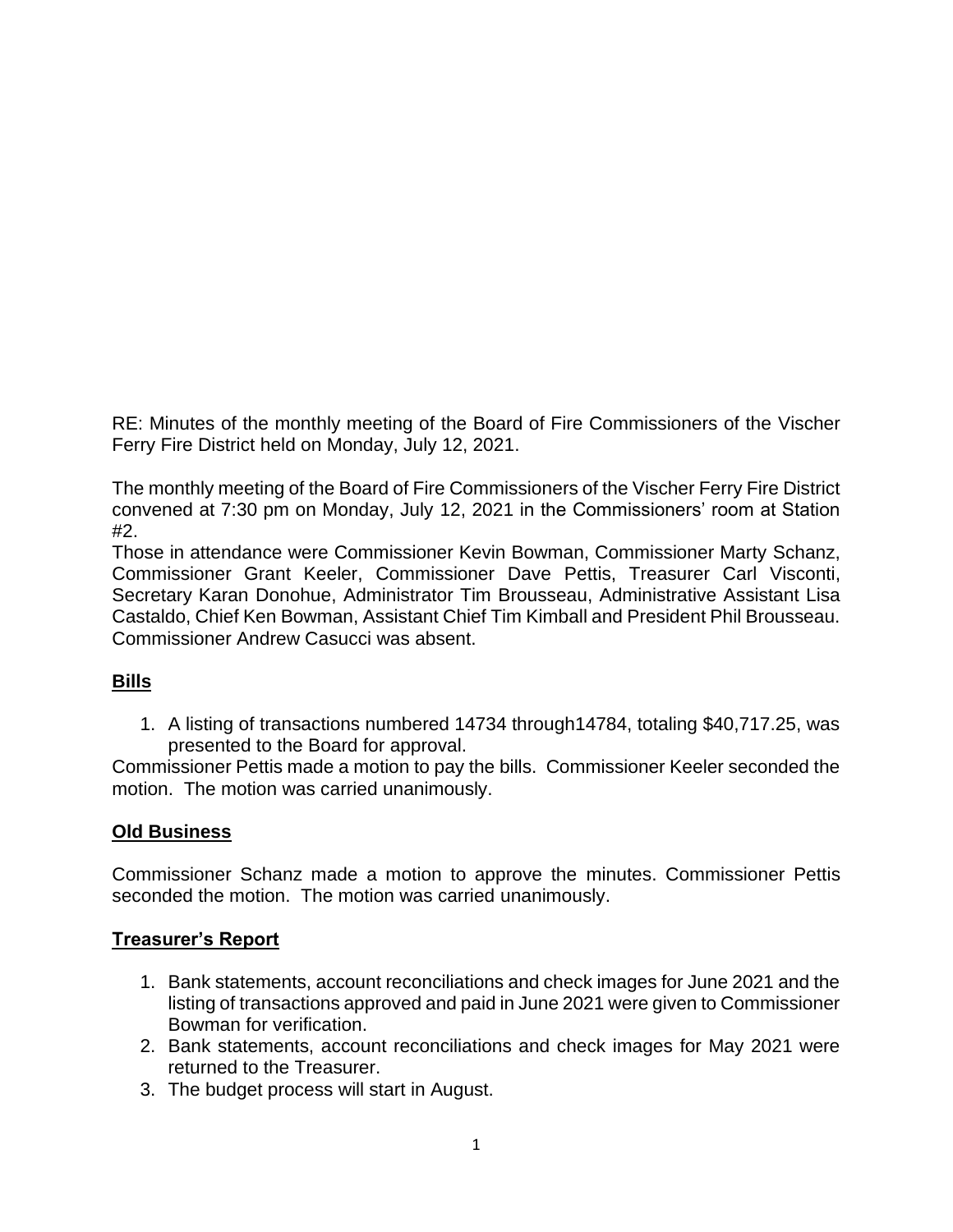4. The Regulatory Basis Financial Report and the Auditor Communications letter for the year ended December 31, 2020 were issued on June 14, 2021. LOSAP activity is now reported as part of the General Fund.

Commissioner Keeler made a motion to accept the Treasurer's Report. Commissioner Pettis seconded the motion. The motion was carried unanimously.

### **Chief's Report**

- 1. Commissioner Schanz made a motion to purchase the following:
	- a. Four (4) sets of gear from Garrison Fire & Rescue Corp:

| i. Coat                       | @\$1,442.00 | \$5,768.00  |
|-------------------------------|-------------|-------------|
| ii. Bunker pants $@$ 1,153.15 |             | 6,132.60    |
|                               | Total       | \$11,900.60 |

This is a budget item. The State Contract number is PC67935.

b. Four (4) sets of boots from www.thefirestore.com @ \$480.00 each for a total of \$1,920.

Commissioner Pettis seconded the motion. The motion was carried unanimously.

2. Commissioner Schanz made a motion for ETA-625 to attend the National Night Out at Clifton Park Commons in August at a date to be announced. Commissioner Pettis seconded the motion. The motion was carried unanimously.

### **Administrator's Report**

- 1. Two members have still not completed the sexual harassment course and one member has not completed his physical. We will contact Attorney Hannigan for advisement.
- 2. Commissioner Schanz made a motion to purchase one (1) AED from Phillips for \$1,490.29 to replace the nonworking one on ETA-625. Commissioner Pettis seconded the motion. The motion was carried unanimously.
- 3. Commissioner Schanz made a motion to declare the out of service heat gun surplus. Commissioner Keeler seconded the motion. The motion was carried unanimously.

# **Administrator's Assistant**

- 1. The Red Cross will conduct blood drives on Thursday, October 14<sup>th</sup> and Tuesday, December 28<sup>th</sup>.
- 2. The LED light bars for the Chiefs' cars will be taken to Upstate Plow and Truck next week.
- 3. The hose cover on ETA-621 needs new velcro.
- 4. The oil change was done on Car-629.
- 5. Commissioner Pettis made a motion to purchase a new vacuum for \$69.99 from Amazon. Commissioner Keeler seconded the motion. The motion was carried unanimously.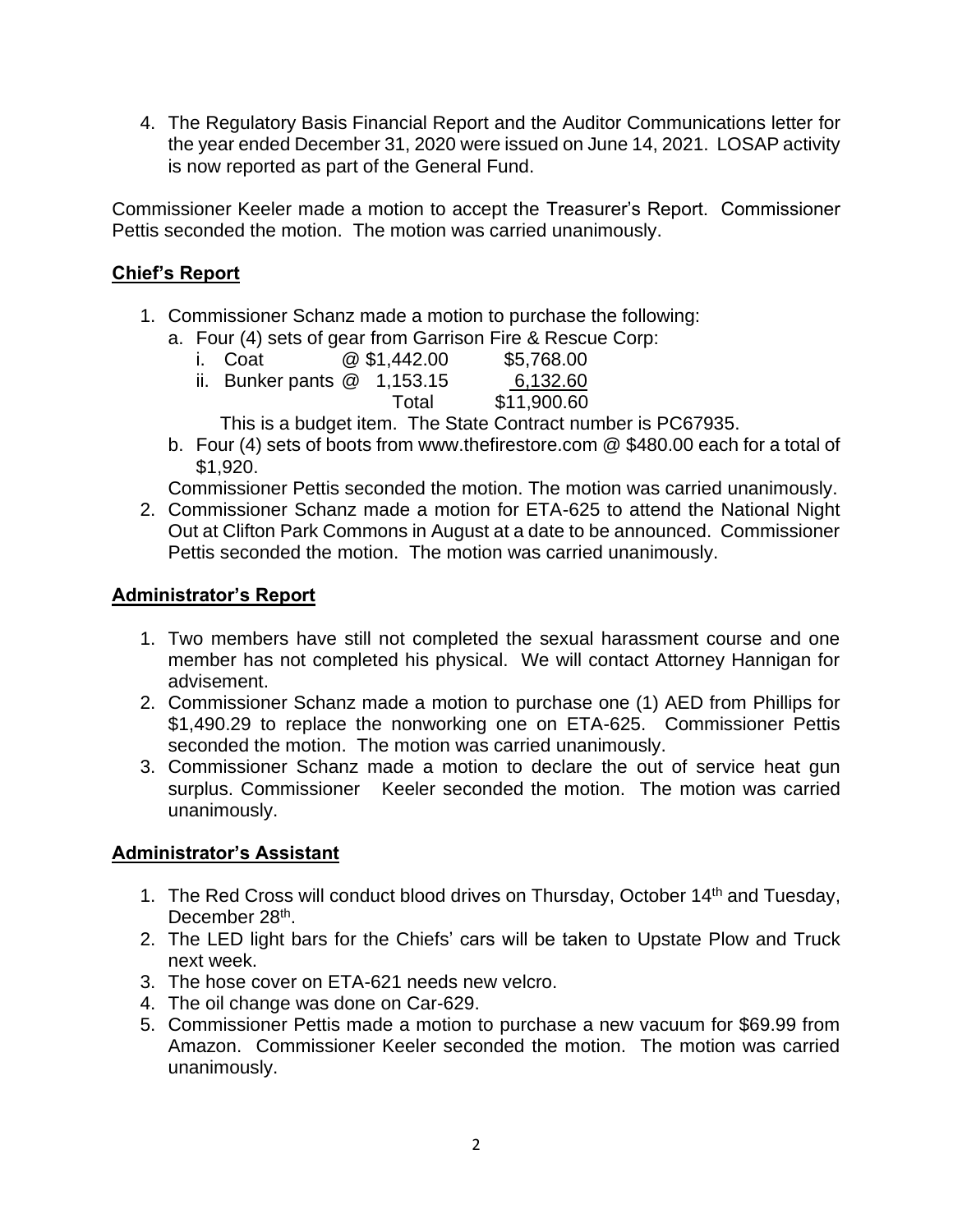### **New Business**

- 1. Received a notice from Saratoga County Real Property Tax Services.
- 2. Commissioner Pettis moved and Commissioner Schanz seconded a resolution in the matter of adopting actuarial equivalence assumptions for the Defined Benefit LOSAP. The Secretary called the roll:

| <b>Commissioner Kevin Bowman</b>   | ves |        |
|------------------------------------|-----|--------|
| <b>Commissioner Marty Schanz</b>   | yes |        |
| <b>Commissioner Andrew Casucci</b> |     | absent |
| <b>Commissioner Grant Keeler</b>   | ves |        |
| <b>Commissioner Dave Pettis</b>    | ves |        |

The resolution was adopted.

- 3. Received the Authorization for Zoning Variance Review. There will be a Zoning Board of Appeals meeting on July 20, 2021. We will go back to the Planning Board in September to present our plans for station #3.
- 4. Received the following from UBS:
	- a. Client statement for June 2021
	- b. Information about UBS professionals serving our account
	- c. Transactions
- 5. Received the legal notice from the Gazette for the extrication tools and air bags.
- 6. Received a letter from Morgan Stanley regarding our former account.

### **Miscellaneous**

- 1. There was discussion on borrowing tables and chairs from the district. The Secretary was directed to write a letter to Alex Plastini. A copy will be placed in the district files.
- 2. The old stove from the kitchen will be recycled.
- 3. The kitchen was found not clean recently. It is not known who left it this way.
- 4. Received change order #2 for the new ER from Toyne.
- 5. There was discussion on a covered trailer for ice/water rescue. Attorney Hannigan will review the specifications and it will go out to bid.

# **Adjournment**

Commissioner Pettis made a motion to adjourn. Commissioner Keeler seconded the motion. The motion was carried unanimously. The meeting was adjourned at 8:35 pm. The next meeting will be Monday, August 9, 2021 at 7:30 pm in the Commissioners' room at Station #2.